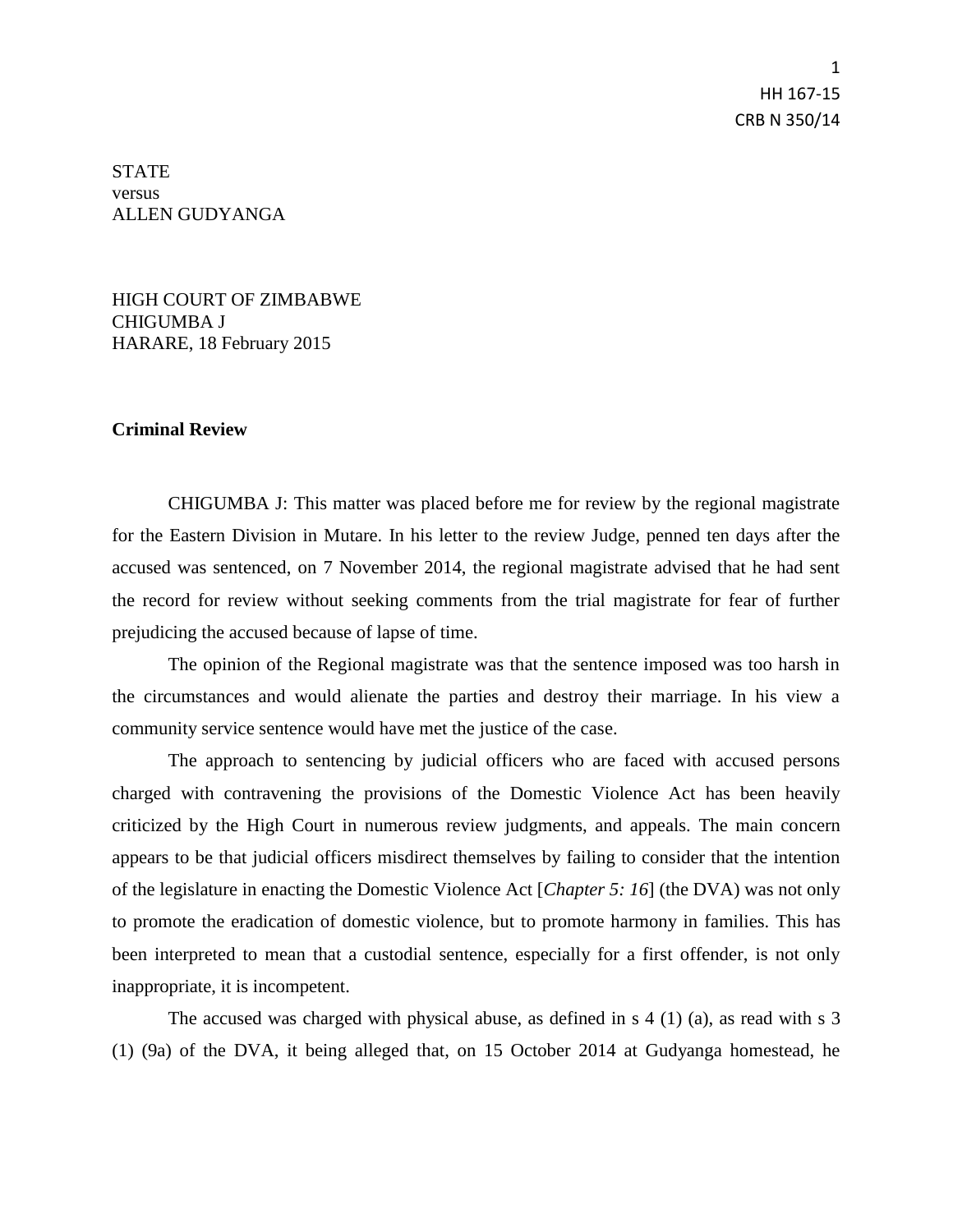unlawfully slapped Delly Gororo several times on her face with open hands intending to cause bodily harm or realizing that there was a real risk or possibility that bodily harm would result.

According to the outline of the state case, the complainant is an eighteen year old female, and the accused is twenty years old, male, and unemployed. They are husband and wife. It is alleged that accused assaulted complainant over a denial of conjugal rights. Complainant sustained a swollen mouth and did not seek medical attention. The accused was sentenced to two months imprisonment. A further two months imprisonment which had been suspended on CRB N332/14 was brought into operation, and the effective custodial sentence of four months imprisonment was imposed.

In mitigation, the accused had submitted that he and the complainant had a minor child together aged one year. He had no money, no assets of value, and was unemployed. In assessing sentence the court considered that the accused person had pleaded guilty and not wasted its time, that he showed contrition, and that he was frustrated by the denial of conjugal rights. In aggravation, the court took into consideration the fact that the accused person was a repeat offender who had previously been convicted of a similar offence.

"Cases of domestic violence are on the increase and in some instances, death has resulted. Unless sufficiently deterrent sentences are imposed by the courts as provided by the Domestic Violence Act…the whole purpose of this piece of legislation will never be realized. Men will continue to brutalise their wives and, equally so, some men will continue to be subjected to physical abuse by their spouses in the knowledge that they will go to court and pay a small fine. Whilst each case should be decided on its own merits, in serious cases custodial sentences are appropriate". See *State* v *Muchekayawa<sup>1</sup>*

The reviewing judge in that case found the sentence to have been 'disturbingly lenient'. The accused in that case was aged 29 and employed as a small scale miner. He pleaded guilty to contravening s 4 (1) as read with s 3 of the DVA. He was sentenced to pay a fine of USD\$150- 00 or in default thirty days imprisonment. In addition, three months imprisonment was wholly suspended for three years on condition that he refrained from committing a similar offence. The facts of the matter were that the accused had assaulted the complainant all over her body with a log until she fell to the ground. She had sustained a deep cut over her right eye when the accused had stoned her while she was on the ground. The trial magistrate in his reasons for sentence had

 $\overline{\phantom{a}}$ 

<sup>1</sup> Criminal Review Judgment; HB42-2012- 2012 ZLR 272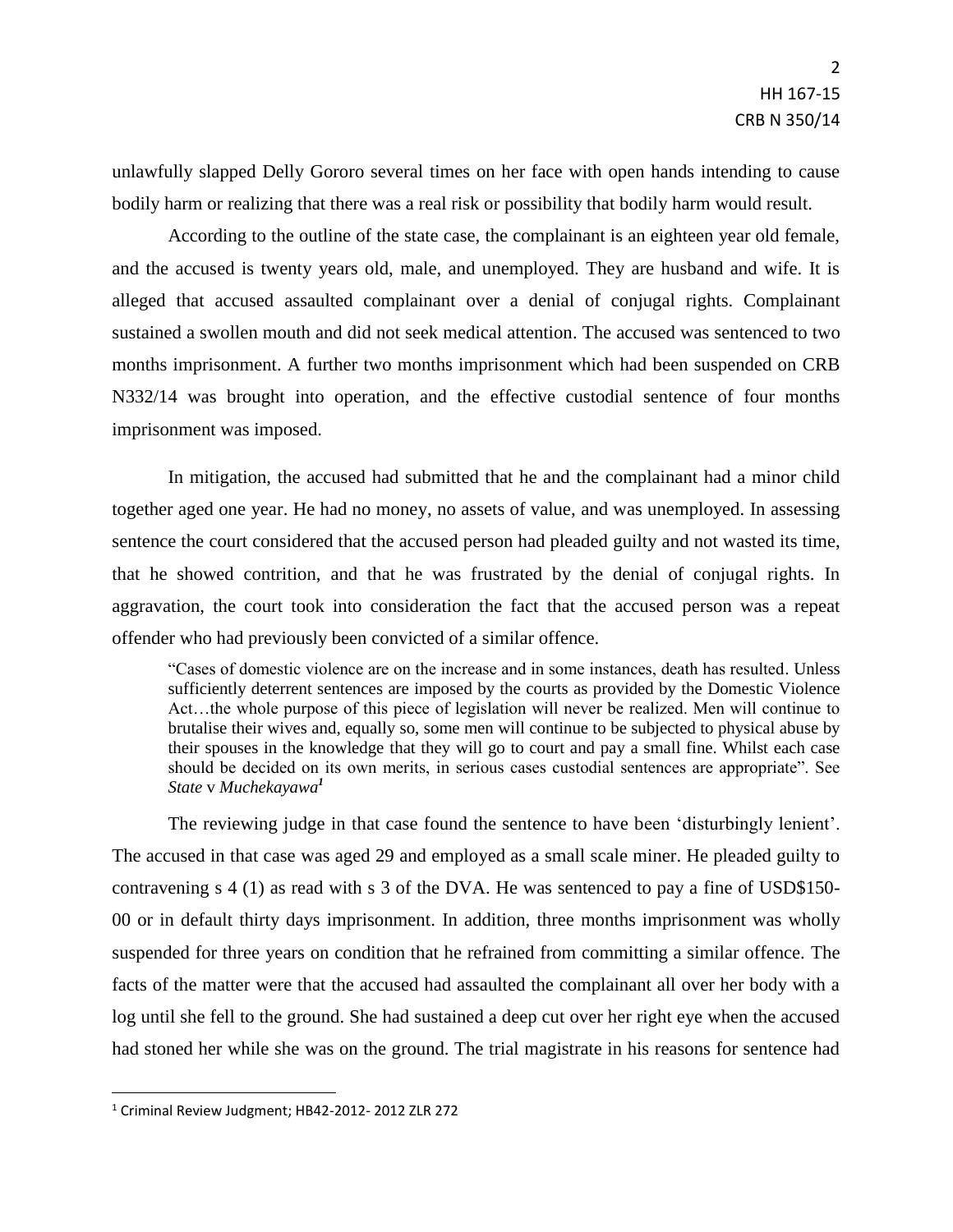considered that the complainant did not sustain serious injuries as evidenced by the fact that she did not seek medical attention.

The reviewing judge had this to say at p 273F-G

"Magistrates should always request the complainants in such cases to obtain medical reports for the court to assess not only the degree of injuries suffered but the likelihood of any permanent disability I note here that both prosecutors and magistrates pay scant regard to section 5 of the Domestic Violence Act which places duties on police officers in relation to domestic violence in the following terms under section 5(2):

'A police officer to whom a complaint of domestic violence is made or who investigates such complaint shall…obtain for the complainant, or advise the complainant how to obtain, shelter or medical treatment, or assist the complainant in any other suitable way".

Muchekayava's case can be distinguished from the case under consideration for a number of reasons, the first of which is that the reviewing judge in that case found the sentence imposed to be too lenient as opposed to this case where we have been asked to consider whether the sentence imposed is so severe as to induce a sense of shock. The second thing is that from the circumstances described in Muchekayava, the complainant sustained more serious injuries, although in both cases the complainants did not seek medical attention, and were not guided to seek medical attention for the assistance of the court by the police, by the court, or by the prosecutor. Finally, the accused person in this case, is not a first offender.

The grounds for review are set out in s 27 (1) of the High Court Act [*Chapter 7: 06*] as follows:

"(*a*) absence of jurisdiction on the part of the court, tribunal or authority concerned; (*b*) interest in the cause, bias, malice or corruption on the part of the person presiding over the court or tribunal concerned or on the part of the authority concerned, as the case may be; (*c*) gross irregularity in the proceedings or the decision."

In my view the ground set out in s 27 (1) (c) would appear to most suit the nature of the query raised by the Regional Magistrate. The issue that falls for consideration in matters of this nature is what are the circumstances in which it is appropriate to interfere with the exercise of discretion by a judicial officer (in this case sentencing discretion), on the basis of gross irregularity in the proceedings or decision. The following dicta of the Supreme Court related to the exercise of judicial discretion in a civil appeal. In my view, any exercise of judicial discretion, whether on review or appeal, which is brought up for assessment of propriety by a higher court, should be held up to the following standard: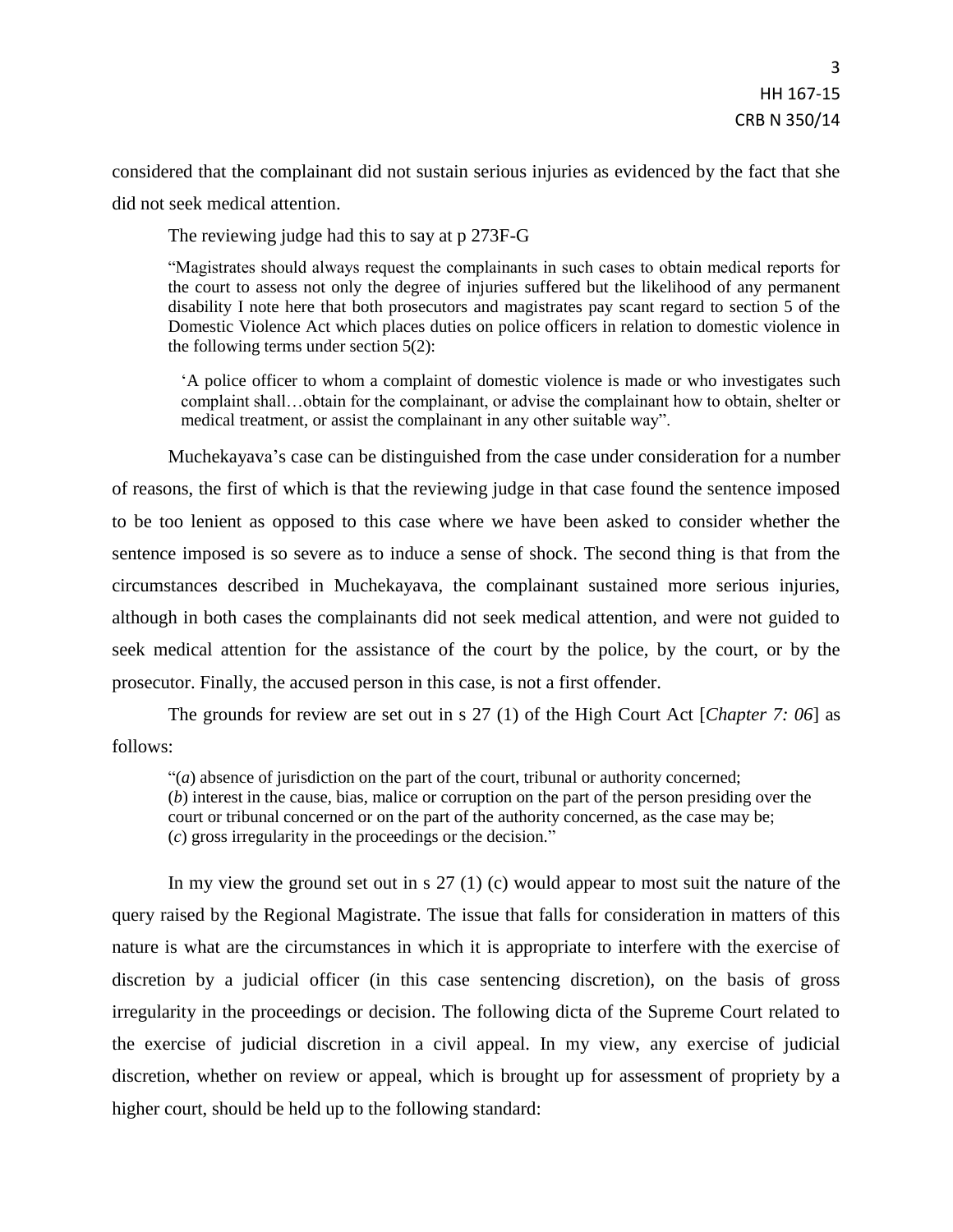"The exercise of this discretion may only be interfered with on limited grounds. It is not enough that the appellate court thinks that it would have taken a different course from the trial court. It must appear that some error had been made in exercising the discretion, such as acting on a wrong principle, allowing extraneous or irrelevant considerations to affect its decision, making mistakes of facts or not taking into account relevant considerations". *Barros & Anor* v *Chimpondah<sup>2</sup>*

It has been suggested by the Regional magistrate that the trial magistrate ought to have considered imposing a community service sentence, as opposed to sending the accused person to prison. For that reason it is postulated that the sentence imposed was too harsh in the circumstances, more particularly because the imposition of a custodial sentence was likely to break up the family, which runs contrary to the purpose of the DVA. What this court needs to consider is whether the trial magistrate, by imposing a custodial sentence, made an error in the exercise of his discretion. Did the trial magistrate act on a wrong principle, or allow extraneous or irrelevant considerations to affect the sentencing process? Did the trial magistrate make any mistakes of fact or fail to take into account relevant considerations in sentencing the accused person? We know from the reasons for sentence that the accused was not a first offender.

The DVA prescribes the penalty for repeat offenders:

"Any respondent, who repeatedly breaches a protection order, whether or not that respondent has been previously prosecuted for such breach, shall be guilty of an offence and liable to imprisonment for a period not exceeding five years".<sup>3</sup>

My reading of s 10 (8) is that, once a court makes a finding that the respondent is a repeat offender in terms of the DVA, or that he has breached a protection order repeatedly, there is a custodial sentence, of up to five years imprisonment. In this case, the accused was a repeat offender who had one previously imposed custodial sentence that had been suspended on condition of good behaviour brought into effect. It is unfortunate that the Regional magistrate in his wisdom decided not to solicit the views of the trial magistrate before referring the record of proceedings to us. It is also unfortunate that the record of proceedings relating to the accused's previous conviction was not referred to us. We are hamstrung by the lack of detail regarding the circumstances of the accused's initial conviction.

l

<sup>2</sup> 1999 (1) ZLR 58 (S)

<sup>3</sup> Section 10 (8)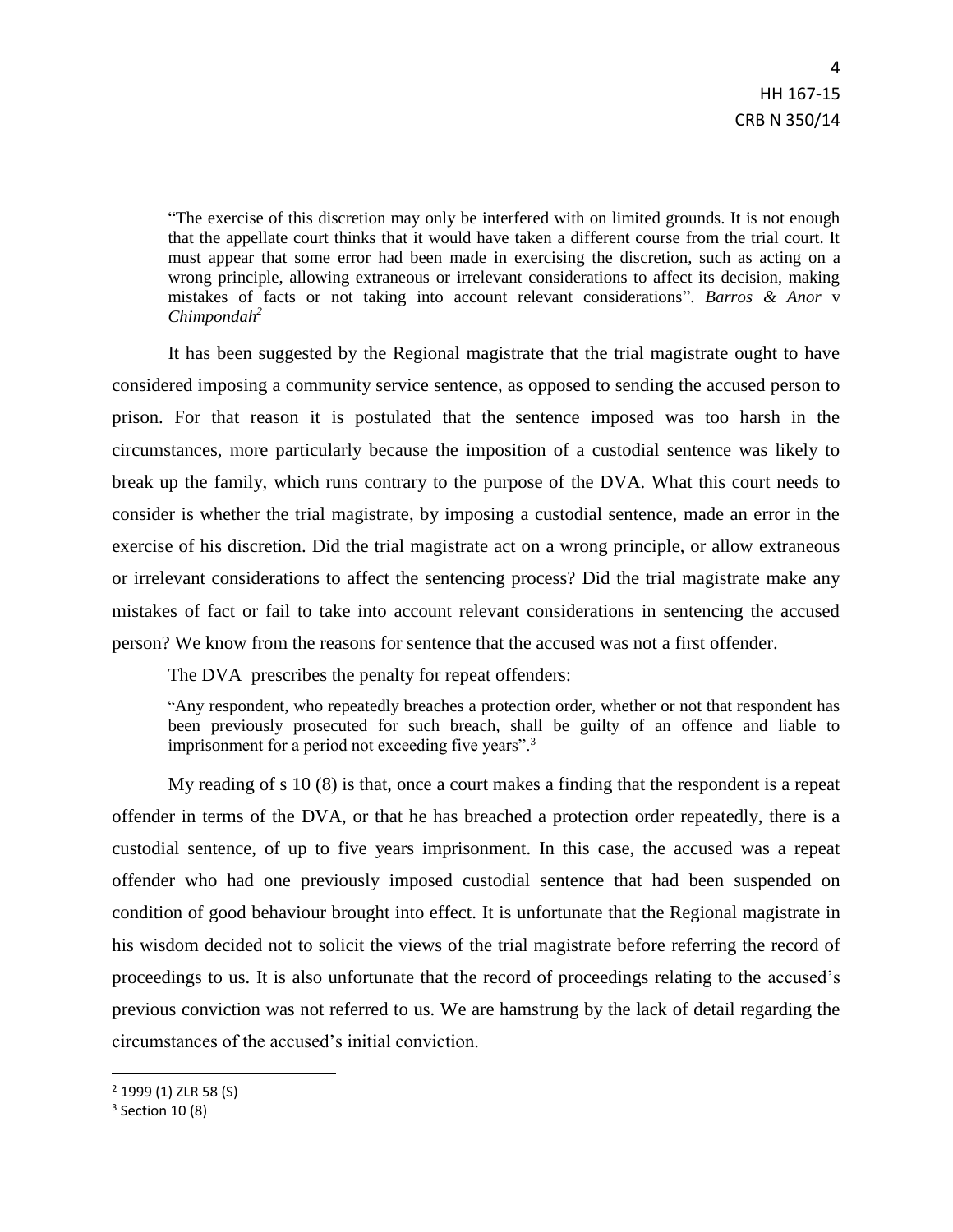Clearly the sentence imposed fell within the purview of section 10 (8) of the DVA. Where is the misdirection on the part of the trial magistrate? On the one hand sentences are being criticised as being too lenient. Now the charge is that the sentence was too harsh because the purpose of the DVA is to bring families closer together. In order for us to interfere with the sentence we must find a misdirection on the part of the trial court.

It would assist us to gauge the severity of the sentence imposed by the trial magistrate if we had knowledge of the accused's actions in the first charge, the severity of the complainant's injuries, whether permanent disability occurred, and most importantly, the sentenced imposed by the trail magistrate, As it is we cannot even consider the basis on which the regional magistrate is advocating for a sentence of community service, was he himself privy to the contents of the record of proceedings of the accused's first conviction? We are not at liberty to substitute the exercise of discretion by the trial court with our own discretion just because we would have come to a different conclusion. There is nothing in the record of proceedings that was placed before us, which convinces us that there were any gross irregularities in the exercise of sentencing jurisdiction by the trial magistrate. The sentence imposed is provided for in the DVA. The accused had a previous conviction. It cannot be said that taking his previous conviction into account amounted to taking into account an irrelevant consideration. As previously stated, insufficient information was placed before us to justify coming to the conclusion that the sentence imposed by the trial magistrate is so severe as to induce a sense of shock, and to warrant interference.

It is not a hard and fast rule that because the purpose of the DVA is to bring families closer together, custodial sentences must not be imposed. It depends on the circumstances. It is one of the factors that ought to guide a court in assessing sentence, but it is not the only relevant factor. Some but not all of the factors that a trial court may take into consideration in assessing sentence include:

- (a) The extent of the complainant's injuries as evidenced by the medical affidavit.
- (b) The possibility of permanent injuries.
- (c) Whether any of the complainant's property was damaged.
- (d) The relationship between the complainant and the accused (brother and sister/husband and wife.